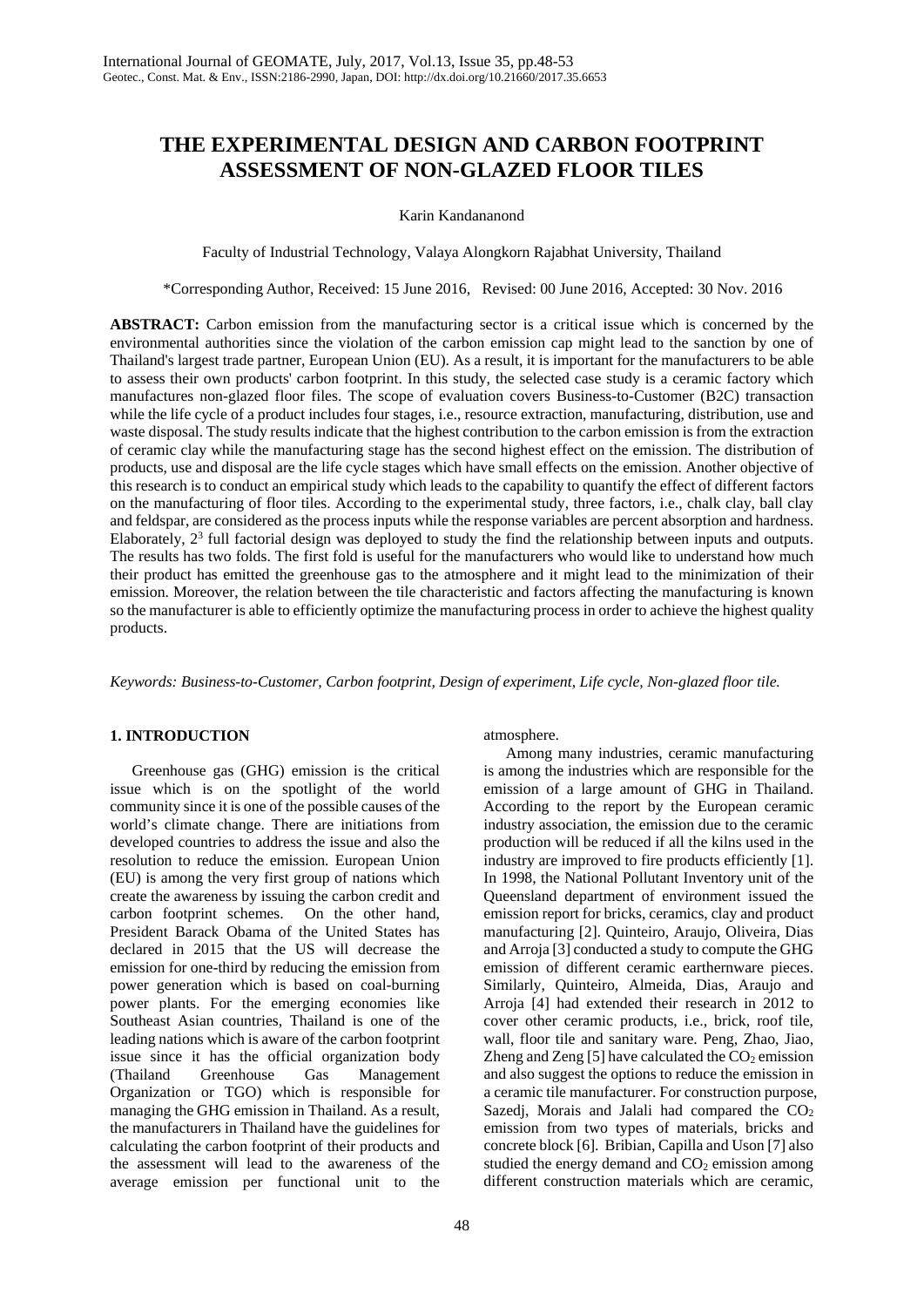steel, PVC, wood, mortar, cement, aluminium and lime. The gas release during firing of clay to produce bricks was studied by Toledo, Santos, Faria, Carrio, Auler and Vargas [8]. In this study, the experiment was conducted to examine the amount of emission at the different temperatures.

According to the literature, the emission from the production of different ceramic products is studied while the focus is on the construction materials. However, the emission from small manufacturers seems to be ignored even it also contributes a large portion on the emission since, in Thailand, most ceramic manufacturers are small and medium enterprises. The awareness regarding the emission is important to both manufactures and consumers. The selected case study for the emission assessment in this research is the emission from the whole life cycle of a ceramic product, non-glazed floor tiles manufactured in a small factory. Elaborately, the emission from each stage of the life cycle is profoundly analyzed and calculated. Moreover, the study also points out the hotspot which is highly contributed to the major emission. Last but not least, the recommendation for the reduction in the emission is also addressed and discussed.

## **2. MANUFACUTRING PROCESS**

According to the study, the instructions by Thailand greenhouse gas management organization (TGO) are carefully followed while the evaluation is based on the transaction of B2C (businesss-tocustomer). A product chosen as a case study in this research is a non-glazed floor tile as shown in Fig. 1. The weight of a floor tile (functional unit) is 0.225 kg. The main ingredient of the floor tile is the clay excavated from the area of Lampang province (Fig. 2 and 3). Other ingredients are Feldspar (20% of the floor tile weight =  $0.045$  kg) and Kaolin (20% of the floor tile weight  $= 0.045$  kg). The production facility is located in Prathumthani province. The kiln used for firing tiles is illustrated in Fig. 4 and the source of fuel for this kiln is liquefied petroleum gas (LPG). Another important aspect for the life cycle analysis is the clarification of manufacturing process. For producing floor tiles, the manufacturing process consists of the following steps, starting from mixing clay, Kaolin and Feldspar. The next step is forming and finishing, biscuit firing and glost firing. All the process is concluded in a flow chart in Fig. 5.



Fig. 1 A sample of floor tiles.



Fig. 2 Excavation site.



Fig. 3 Excavation.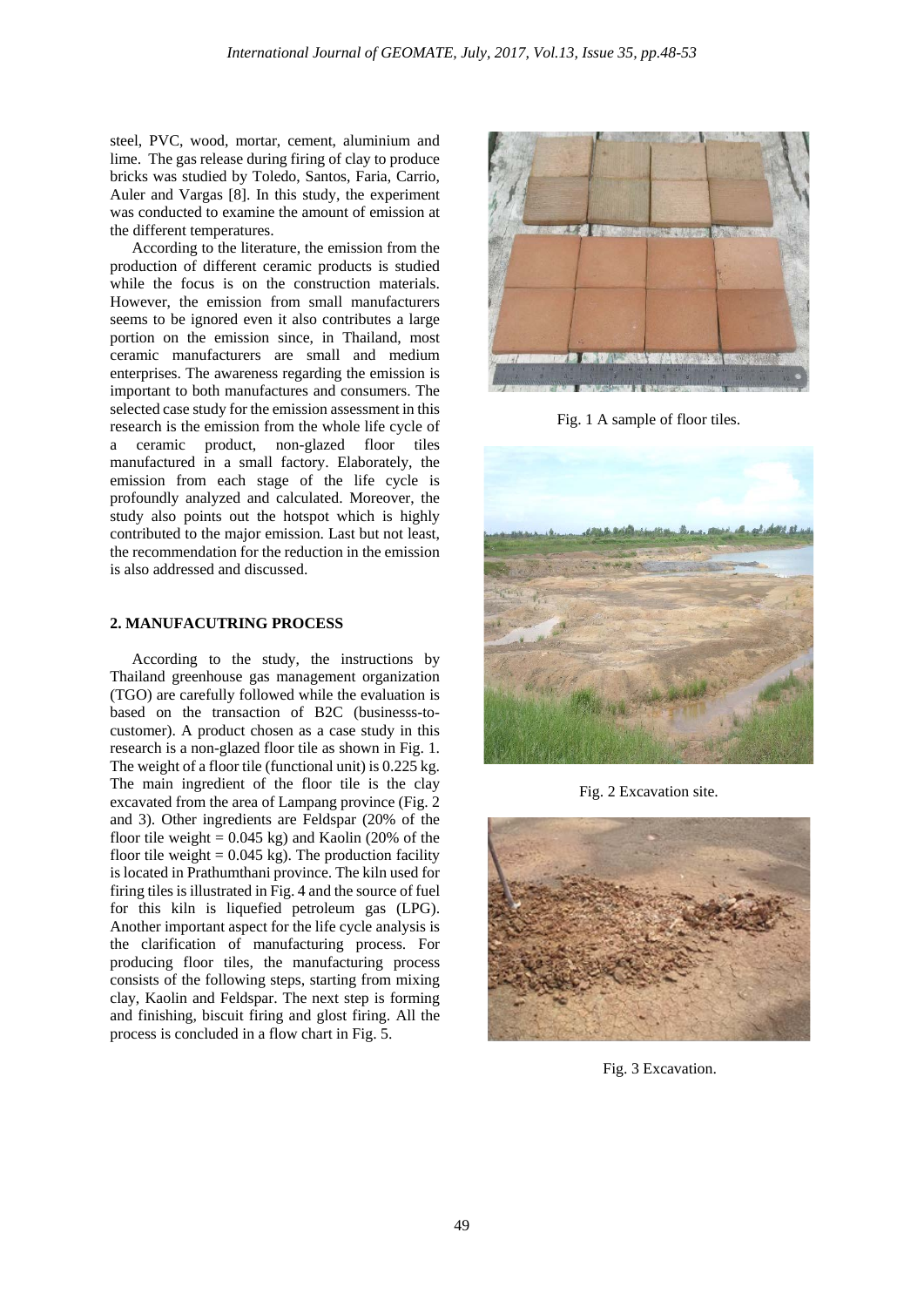

Fig. 4 Kiln fuelled by LPG.



## **3. LIFE CYCLE ANALYSIS**

The life cycle analysis of non-glazed floor tile is differentiated into five stages, resource extraction, manufacturing, distribution, use and waste disposal.

## **3.1 Resource Extraction**

The main ingredient of the floor tile in this research is the clay excavated from a paddy rice field which is located in Lampang province. Other two ingredients are Feldspar and Kaolin and their emission analysis is shown in Table 1 which illustrates the quantity in weight per unit and emission for each ingredient.

|  |  |  |  | Table 1 GHG emission of raw materials extraction |  |
|--|--|--|--|--------------------------------------------------|--|
|--|--|--|--|--------------------------------------------------|--|

| Raw<br>Materials | Quantity<br>(kg) | FF<br>(kgCO <sub>2</sub> )<br>eq/kg) | Emitted<br><b>GHG</b><br>(kgCO <sub>2</sub> eq) |
|------------------|------------------|--------------------------------------|-------------------------------------------------|
| Clay             | 0.135            |                                      |                                                 |
| Feldspar         | 0.045            | 0.8635                               | 0.03886                                         |
| Kaolin           | 0.045            | 0.2167                               | 0.0097515                                       |
| Total            |                  |                                      | 0.0486115                                       |

Another important source of emission which cannot be ignored is the emission due to the transportation of raw materials to the factory. After the excavation, the clay is shipped to the factory which is located in Prathumthani province by a tenwheeled truck with the maximum load of 16 ton. The distance between the factory and the source of clay is 568 km. On the other hand, other ingredients (Feldspar and Kaolin) are transported from a supplier in Bangkok by a four-wheeled truck with the maximum load of 75% of 7 ton. The supplier's warehouse is 65 km from the factory. The computation is separated into two parts, delivery and return. In Table 2, the load of the transportation is illustrated in the form of tkm unit. The GHG emission of the transportation of raw materials for the delivery trip is shown in Table 3.

Table 2 Load of raw material (delivery)

| Raw      | Quantity | Distance | Load     |
|----------|----------|----------|----------|
| Material | (kg)     | (km)     | (tkm)    |
| Clay     | 0.135    | 568      | 0.07668  |
| Feldspar | 0.045    | 65       | 0.002925 |
| Kaolin   | 0.045    | 65       | 0.002925 |

Besides the delivery of raw materials, the emission from the return trip of the trucks has to be included in the calculation as shown in Table 4 and 5. For the return trip, the maximum load of the mean of transportation must be included in the calculation as recommended by TGO. For example, the load of clay is equal to  $0.135*568/(1000*16) = 0.0047925$  tkm.

Table 3 GHG emission of the transportation of raw materials (delivery)

| Raw      | Mean of          | EF                   | Emitted                |
|----------|------------------|----------------------|------------------------|
| Material | Transportation   | (kgCO <sub>2</sub> ) | GHG                    |
|          |                  | $eq$ /tkm $)$        | (kgCO <sub>2</sub> eq) |
| Clay     | Ten-wheeled      | 0.0451               | 0.003458268            |
|          | Truck (max load: |                      |                        |
|          | 16 ton, 100%     |                      |                        |
|          | Loading)         |                      |                        |
|          | Four-wheeled     | 0.239                | 0.000699075            |
| Feldspar | Truck (max load: |                      |                        |
|          | 7 ton, 75%       |                      |                        |
|          | Loading)         |                      |                        |
| Kaolin   | Four-wheeled     | 0.239                | 0.000699075            |
|          | Truck (max load: |                      |                        |
|          | 7 ton, 75%       |                      |                        |
|          | Loading)         |                      |                        |
| Total    |                  |                      | 0.004856418            |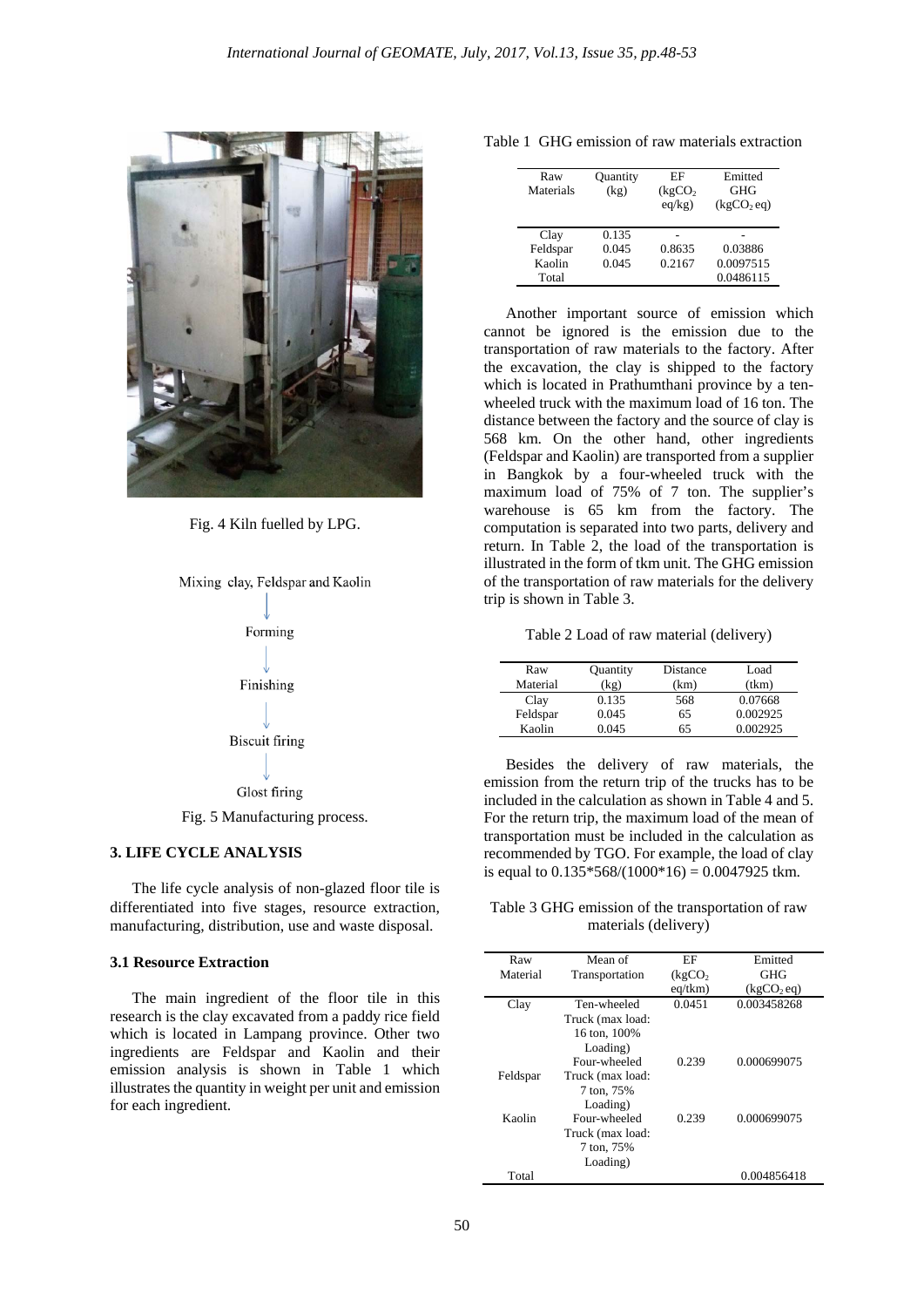| Table 4 Load of raw material (return) |  |  |  |
|---------------------------------------|--|--|--|
|---------------------------------------|--|--|--|

| Raw      | Quantity | Distance | Load        |
|----------|----------|----------|-------------|
| Material | (kg)     | (km)     | (tkm)       |
| Clay     | 0.135    | 568      | 0.0047925   |
| Feldspar | 0.045    | 65       | 0.000417857 |
| Kaolin   | 9.045    | 65       | 0.000417857 |

Table 5 GHG emission of the transportation of raw materials (return)

| Raw      | Mean of          | ЕF                   | Emitted                |
|----------|------------------|----------------------|------------------------|
| Material | Transportation   | (kgCO <sub>2</sub> ) | GHG                    |
|          |                  | $eq$ /tkm $)$        | (kgCO <sub>2</sub> eq) |
| Clay     | Ten-wheeled      | 0.5711               | 0.002736996            |
|          | Truck (max load: |                      |                        |
|          | 16 ton, 0%       |                      |                        |
|          | Loading)         |                      |                        |
| Feldspar | Four-wheeled     | 0.3324               | 0.000138895            |
|          | Truck (max load: |                      |                        |
|          | 7 ton, 0%        |                      |                        |
|          | Loading)         |                      |                        |
| Kaolin   | Four-wheeled     | 0.3324               | 0.000138895            |
|          | Truck (max load: |                      |                        |
|          | 7 ton, 0%        |                      |                        |
|          | Loading)         |                      |                        |
| Total    |                  |                      | 0.003014786            |

The total emission of the raw materials regarding the delivery and return trip is concluded in the following Table 6 and 7.

#### Table 6 GHG emission of the transportation of raw materials

Emitted

|    | shown in Table 8. |  |
|----|-------------------|--|
| d  |                   |  |
| n) | $-11$ $-27$       |  |

Table 8 GHG emission of the manufacturing (LPG use)

firing. The total emission due to the manufacturing is

| Resouces | <b>Process</b> | Quantity | EF                   | Emitted              |
|----------|----------------|----------|----------------------|----------------------|
|          |                | (kg)     | (kgCO <sub>2</sub> ) | GHG                  |
|          |                |          |                      |                      |
|          |                |          | eq/kg)               | (kgCO <sub>2</sub> ) |
|          |                |          |                      | eq)                  |
| LPG      | <b>Biscuit</b> | 0.2      | 0.4116               | 0.16476              |
|          | Firing         |          | $^{+}$               |                      |
|          |                |          | 0.4122               |                      |
|          |                |          |                      |                      |
| LPG      | Glost          | 0.3      | 0.4116               | 0.24714              |
|          |                |          |                      |                      |
|          | Firing         |          | $^{+}$               |                      |
|          |                |          | 0.4122               |                      |
|          |                |          |                      |                      |
| Total    |                |          |                      | 0.4119               |

#### **3.3 Distribution**

Since the distribution stage solely relies on the transportation, the computation of GHG emission is similar to the shipment of raw materials to the factory. After the manufacturing stage, floor tiles as the finished product are shipped to the Chatuchak Sunday market which is 75 km away from the factory. For the delivery trip, the emitted GHG is calculated as shown in Table 9 and 10 respectively.

Table 9 Weight and distance per unit of floor tile (delivery)

| Material |                          | GHG                    |             |            |          | . .      |          |
|----------|--------------------------|------------------------|-------------|------------|----------|----------|----------|
|          |                          | (kgCO <sub>2</sub> eq) |             | Product    | Weight   | Distance | Load     |
|          | Extraction               | Transport              | Transport   |            | (kg)     | (km)     | (tkm)    |
|          |                          | Delivery               | Return      | Floor tile | 0.225    | 75       | 0.016875 |
| Clay     | $\overline{\phantom{a}}$ | 0.003458268            | 0.002736996 |            | (1Piece) |          |          |
| Feldspar | 0.03886                  | 0.000699075            | 0.000138895 |            |          |          |          |
| Kaolin   | 0.0097515                | 0.000699075            | 0.000138895 |            |          |          |          |

Table 10 GHG emission due to the delivery per unit of floor tile

| Product    | Mean of          | ЕF                   | <b>Emitted GHG</b>     |
|------------|------------------|----------------------|------------------------|
|            | Transportation   | (kgCO <sub>2</sub> ) | (kgCO <sub>2</sub> eq) |
|            |                  | $eq$ /tkm $)$        |                        |
| Floor tile | Four-wheeled     | 0.1402               | 0.002365875            |
|            | Truck (max load: |                      |                        |
|            | 7 ton, 100%      |                      |                        |
|            | Loading)         |                      |                        |

On the other hand, the return trip for a truck has emitted the amount of GHG gas as shown in the following Table 11 and 12 while the total emission is depicted in Table 13.

## Table 11 Weight and distance per unit of floor tile (return)

| Product    | Weight         | Distance | Load         |
|------------|----------------|----------|--------------|
|            | (kg)           | (km)     | (tkm)        |
| Floor tile | 0.225          | 75       | 0.0024107143 |
|            | $(1$ Piece $)$ |          |              |

| Table 7 Total GHG emission of the transportation of |  |
|-----------------------------------------------------|--|
| raw materials                                       |  |

| Raw Material | <b>Total Emission</b>  |
|--------------|------------------------|
|              | (kgCO <sub>2</sub> eq) |
|              |                        |
| Clay         | 0.006195264            |
| Feldspar     | 0.03969797             |
| Kaolin       | 0.01058947             |
| Total        | 0.056482704            |

#### **3.2 Manufacturing**

Raw

The manufacturing process basically depends on firing floor tiles and it is expected to be the main source of GHG emission. The fuel used in the kiln is liquefied Propane gas (LPG). The emission due to LPG is divided into two substages, acquisition and use. The emission factors for acquisition and use are 0.4116 and 0.4122 kg $CO<sub>2</sub>$  eq/kg respectively. The LPG use is for two processes, biscuit firing and glost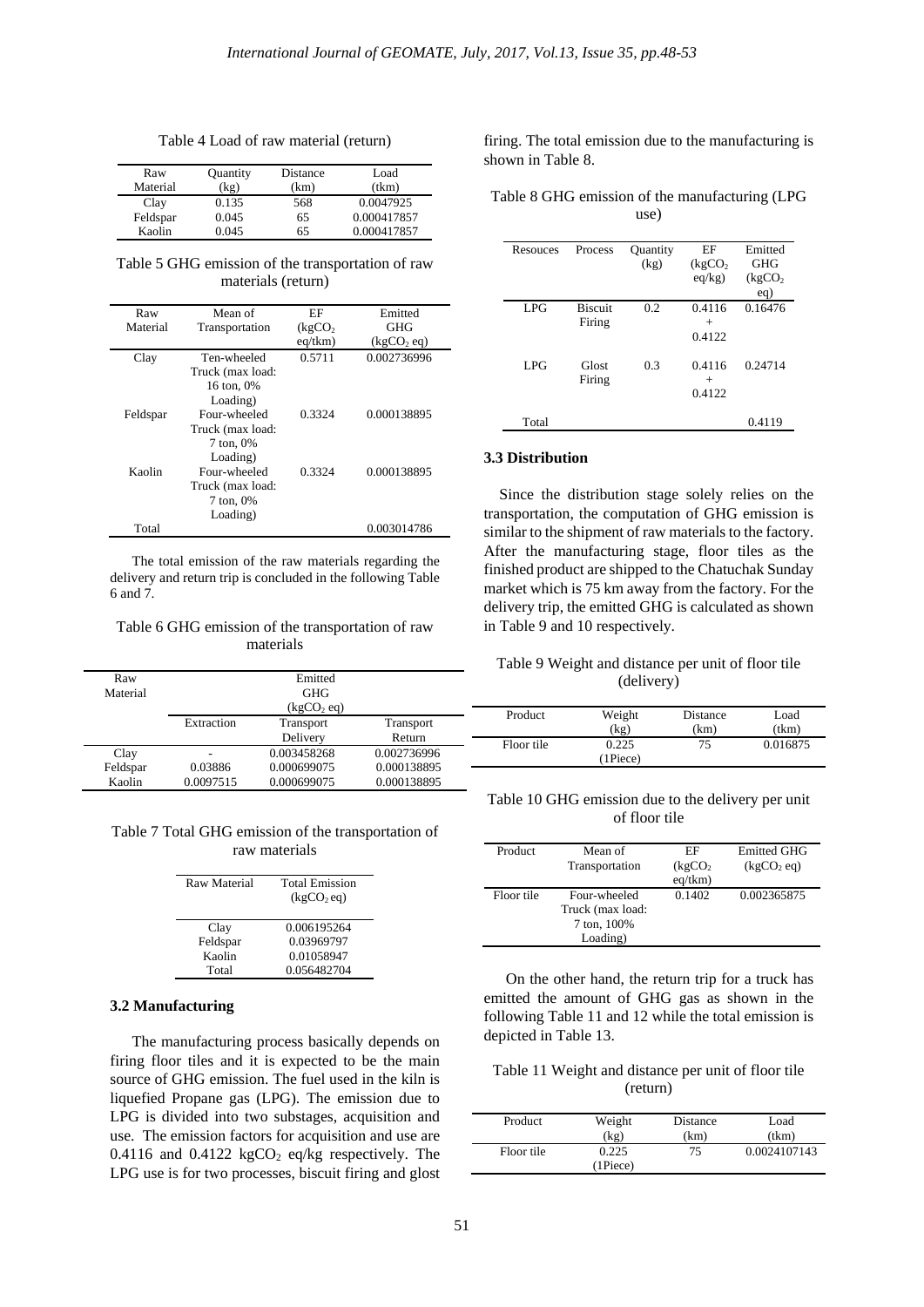| Product    | Mean of<br>Transportation | ЕF<br>(kgCO <sub>2</sub> )<br>$eq$ /tkm $)$ | Emitted GHG<br>(kgCO <sub>2</sub> eq) |
|------------|---------------------------|---------------------------------------------|---------------------------------------|
| Floor tile | Four-wheeled              | 0.3111                                      | 0.0007499732                          |
|            | Truck (max load:          |                                             |                                       |
|            | 7 ton, 100%               |                                             |                                       |
|            | Loading)                  |                                             |                                       |

#### Table 12 GHG emission due to the return trip per unit of floor tile

## Table 13 Total GHG emission regarding the transportation

| Product    | Emitted                |                  | <b>Total Emission</b>  |
|------------|------------------------|------------------|------------------------|
|            | <b>GHG</b>             |                  | (kgCO <sub>2</sub> eq) |
|            | (kgCO <sub>2</sub> eq) |                  |                        |
|            | <b>Transport</b>       | <b>Transport</b> |                        |
|            | Delivery               | Return           |                        |
| Floor tile | 0.002365875            | 0.0007499732     | 0.0031158482           |
|            |                        |                  |                        |

## **3.4 Use**

Approximately, floor tiles are cleaned monthly to remove dust, mud and fungi. Water spray is used to clean the surface of floor tiles. The amount of emission regarding the use is shown in Table 14.

Table 14 GHG emission due to the use

| Resource | <b>Ouantity</b> | ЕF                   | <b>Emitted GHG</b>     |
|----------|-----------------|----------------------|------------------------|
|          | (kg)            | (kgCO <sub>2</sub> ) | (kgCO <sub>2</sub> eq) |
|          |                 | $eq$ /unit)          |                        |
| Water    | 0.2             | 0.0003               | 0.0006                 |

#### **3.5 Waste Disposal**

Since this type of floor tiles is non-glazed and no additional color is applied to the tiles (earth tone), the recycling rate is almost 100 percent. Therefore, there is no GHG emission in this stage.

## **3.6 Overall emission**

Due to the life cycle analysis, the total emission of each stage is shown in Fig. 6 and 7 consecutively. Most of the emissions fall into the category of resource extraction and manufacturing process. The implication is that the large portion of contribution on the emission is caused by the raw material supplier and manufacturer. Since the manufacturing process depends on the firing by using LPG, the acquisition and use of fossil fuels is the main source of emission in this case.



Fig. 6 Elaborated GHG emission by each category.



Fig. 7 Overall GHG emission by category.

The transportation of raw material to the manufacturer and the shipment of finished goods to the market also rely on the fossil fuel. Therefore, if there is a reduction in the use of fossil fuel, it will significantly decrease the GHG emission to the atmosphere. On the other hand, if the alternative source of energy besides fossil fuel with low GHG emission is explored and used, it will lead to the reduction in the carbon footprint of the whole process as well.

## **4. DESIGN OF EXPERIMENT**

The  $2<sup>k</sup>$  factorial design of experiment is deployed to study the effect of three factors' ingredients, ball clay (A), Kaolin (B), Feldspar (C) on two crucial characteristics of tiles, namely, rate of water absorption and hardness. Table 15 illustrating input factors and their levels are shown as follows:

Table 15 Factors and their levels

| Factor         | High(1) | $Low( -1)$ |
|----------------|---------|------------|
| Ball $Clav(A)$ | 10%     | 30%        |
| Kaolin $(B)$   | 5%      | 20%        |
| Feldspar $(C)$ | 10%     | 20%        |